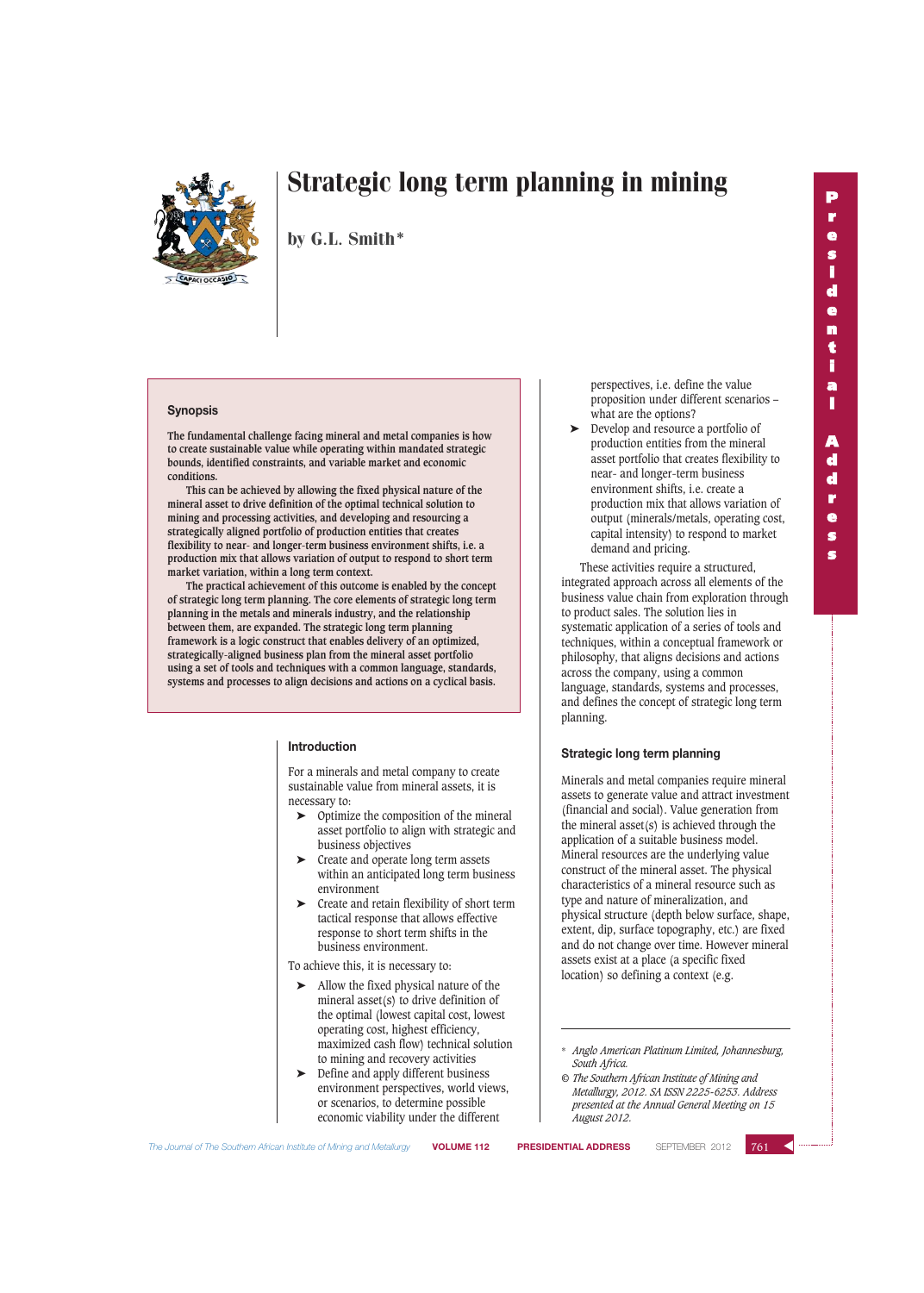

**Figure 1—Strategic long term planning—complexity and options relative to nature of operations** 

stakeholders, legal, social, environmental, infrastructural) that may change over time according to social and political evolution. This is the spatial context that encompasses location and associated operating environment. The selection of a mineral asset portfolio is affected, in the business context, primarily by the perceived financial value (investment quantum, returns, and duration), arising from the mineral asset(s). This value construct is driven primarily by the physical nature of the mineral resource (size, content, and depth, which drive exploitation technology selection), the anticipated market demand for products arising from the mineral asset(s), and an accepted level of business risk in realizing the perceived value. All of these, except the physical characteristics, are influenced by near term and forecast long term, economic and market variables.

The complexity and extent of possible options that arise under these circumstances increases with movement from a single commodity, single operation in one country business through to a multi-commodity, multi-operation, multinational enterprise as represented schematically in Figure 1.

The combination of the spatial context, economic, market, and technical variables can be defined in a range of possible strategic scenarios or world views in which the value from the mineral asset(s) could be realized. The world view attempts to capture the interdependence and uncertainty associated with key elements of the spatial and business contexts across the long lead times associated with financial returns from mining activities.

Strategic long term planning of mineral and metal companies must therefore incorporate elements of:

- ➤ Optimization of the mineral asset portfolio composition
- ➤ A long term perspective of a possible business environment
- Flexibility of exploitation options in the short term.

Within this context, strategic long term planning therefore requires a cyclical reassessment of exploitation options (and the composition of the mineral asset portfolio), in the context of anticipated changes in the near- and longterm business operating environment. This results in a near term tactical response (typically in a budget period) and a longer-term strategic response (the long term plan), both of which are encapsulated in the company business plan.

The philosophy of strategic long term planning is simple—it is an integration of logic, process, and methodologies to facilitate long term planning of mineral asset exploitation, within a strategic and market context. Simply put, it creates the link between the market requirements, business strategy, and tactical planning activities. Strategic long term planning creates the basis for the development of a portfolio of operations, current and future, that ensures optimal resource exploitation and creates the flexibility to respond to changing economic and market conditions while operating within legislative and mandated strategic constraints. The nature of these components, and their interrelationship in the strategic long term planning process, is schematically represented in Figure 2. Interpreting Figure 2 from the bottom upwards:

- ➤ The global and national business environments, in conjunction with the characteristics of the market for mining product(s), create the context in which world views or scenarios are developed for application in planning. Critically, this creates the understanding of the business environment in which the mining company operates but also understanding of the key drivers of change from one economic state to the next
- ➤ World views or scenarios (the centre link part of the diagram) are developed and used to develop long term planning parameters (global assumptions) that

▲ 762 SEPTEMBER 2012 **VOLUME 112 PRESIDENTIAL ADDRESS** *The Journal of The Southern African Institute of Mining and Metallurgy*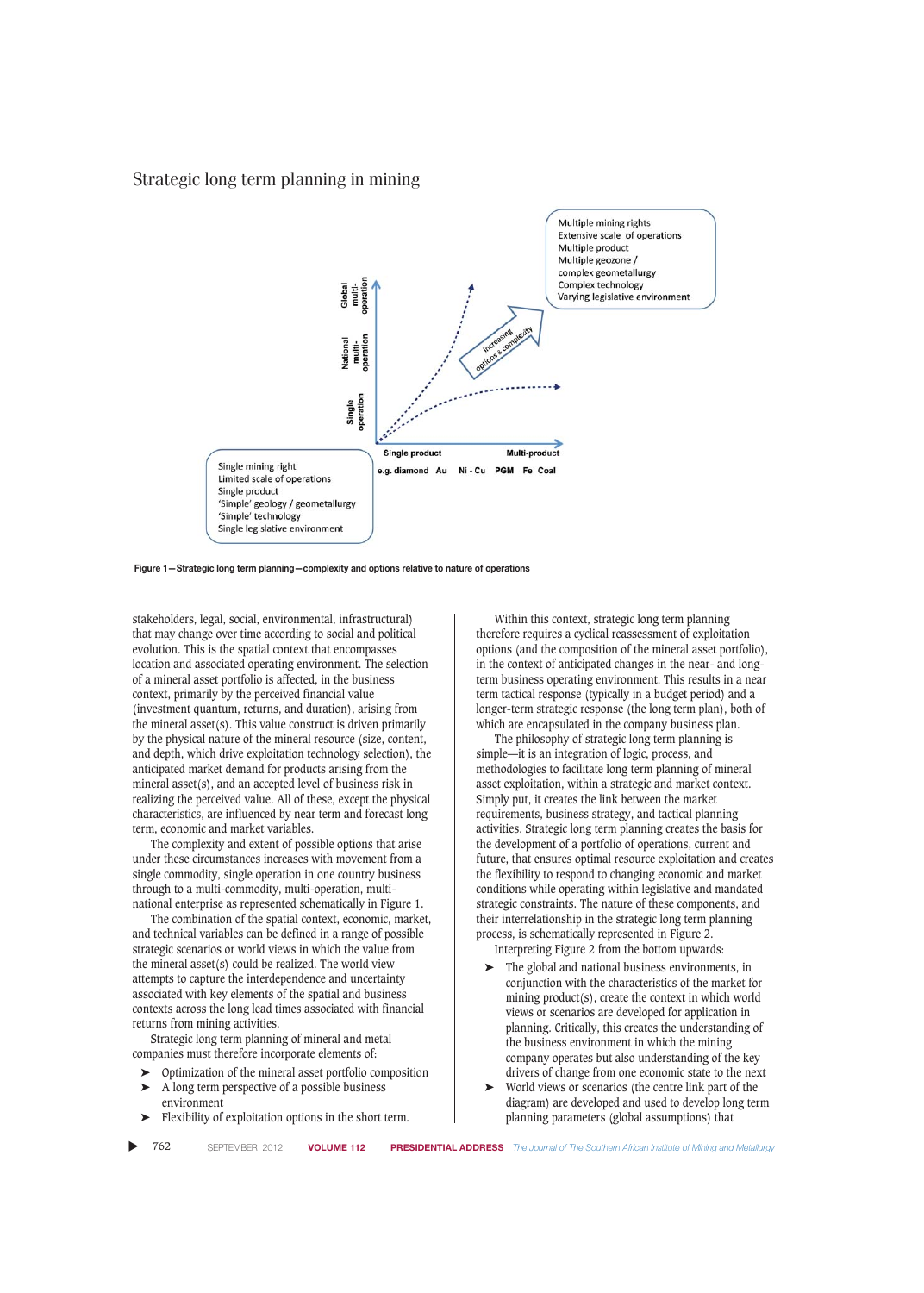represent the relevant underlying assumptions for each scenario, e.g. metal prices, exchange rates, escalation, etc. These planning parameters inform the financial analysis and optimization of the business plan, and create the link between mineral asset portfolio utilization and the market

➤ The annual cyclical business planning process is conducted utilizing the planning parameters (global assumptions) associated with the preferred or most likely world view.

The physical characteristics of the individual mineral assets within the portfolio determine the development of a mine extraction strategy, the mining right plan, the budget, and long term plan per asset and collectively for a multi-asset business. Concurrently value is optimized through application of value-based management principles during the development of the strategic long term plan—at mineral asset level and company level for a multi-asset organization.

The business plan then forms the basis upon which the organization is structured and resourced. Supporting, aligned execution plans are developed for the necessary supporting activities in finance, human resources, projects, engineering and infrastructure, and sustainable development, all of which take place in an annual planning cycle.

- The composition of the mineral asset portfolio is then reviewed and optimized relative to the most likely scenario, the current state of execution of projects, and company strategic intent.
- $\blacktriangleright$  The business plan, which is the core output of the strategic long term planning process, is then reassessed for a possible shift to the next most likely world view. Real options arising from evolving alternate trajectories are evaluated and a contingency plan is developed, based on planning parameters associated with the alternate scenario.

#### **The operating context**

The global and national business environments, in conjunction with the characteristics of the market for minerals and metals (and products) create the context in which a mining and metals company operates.

## *Key elements of this context are*

*Characteristics of the mineral resource* The mineral resource is the primary asset underlying value creation through the mining, recovery, and sale of metals or minerals. The objective is to facilitate understanding of the nature of the mineral resource(s) and the geological context in which the business would be operating.



*The Journal of The Southern African Institute of Mining and Metallurgy* **VOLUME 112 PRESIDENTIAL ADDRESS** SEPTEMBER 2012

#### 763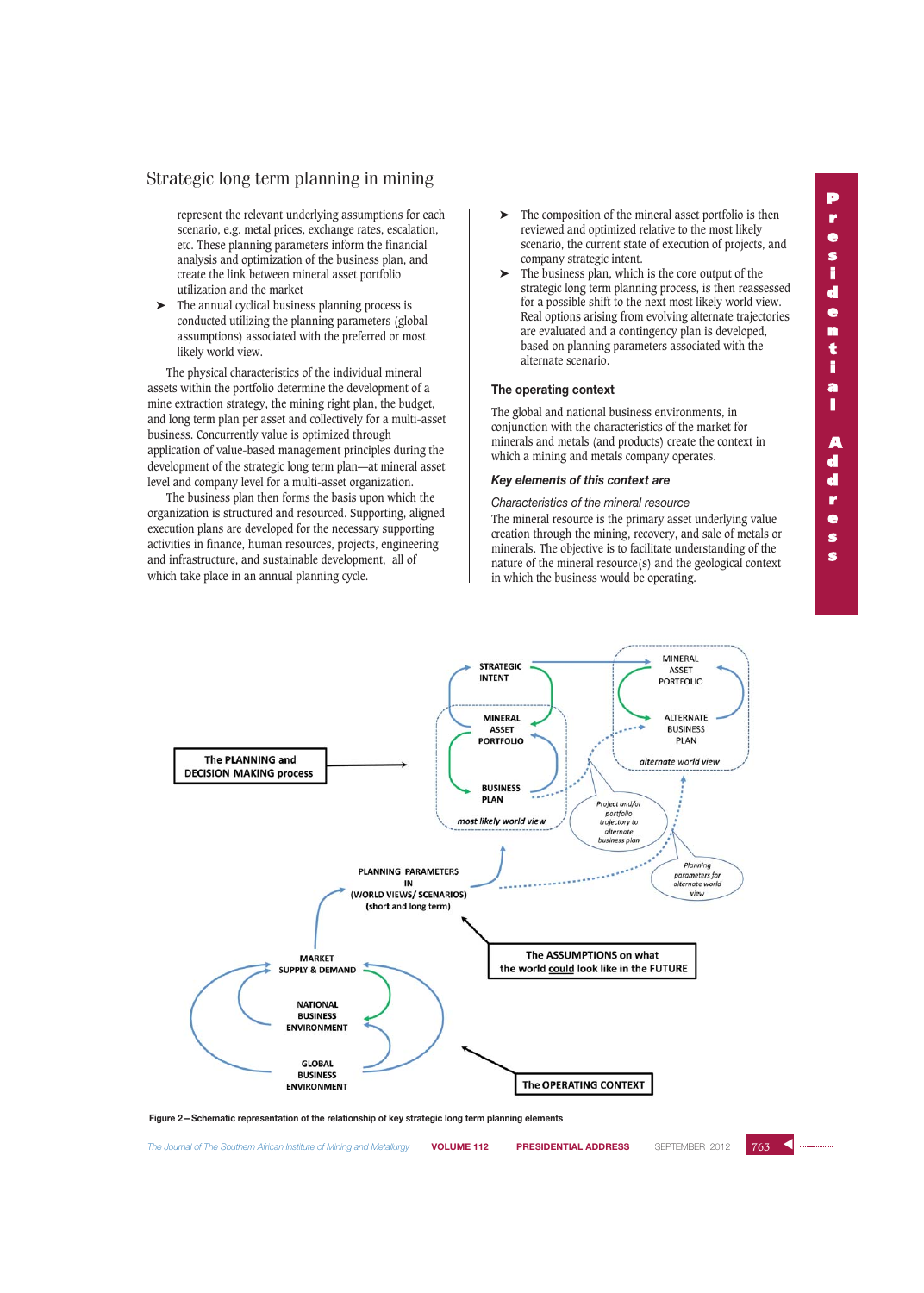#### *Characteristics of the metals/minerals market*

Understanding of the market and participants informs valuebased decisions and influences strategic actions. The key tools to facilitate market understanding and intelligence are:

- ➤ Porter's 1980 'five forces' analysis
- Market information and understanding in the form of a 'fact base'
- An annual industry and competitor analysis
- ➤ Industry cost curve analysis

➤ Supply/demand/pricing analysis and modelling.

Critically, the interpretation of market understanding and intelligence manifests in the strategic long term planning framework through world view or scenario development and the associated global assumptions that are applied throughout the business planning process. Understanding of the market and the environment in which the business functions informs the building of world views or scenarios and the associated global assumptions that are used to develop and optimize the investment centres that comprise the business plan.

#### *The industry value chain*

The objective is to describe the major elements within the value chain and highlight areas of strategic planning flexibility. The nature of the value chain is integral to the understanding of the characteristics of the market.

#### *Global business environment*

The global business environment can be defined as the global environment that influences local decisionmaking on resource use and capabilities. This includes the social, political, economic, regulatory, tax, cultural, legal, and technological environments. As businesses have no control over the external environment, their success depends upon how well they adapt to the external environment. The ability of a business to design and adjust its internal variables to take advantage of opportunities offered by the external environment, and its ability to control threats posed by the same environment, determine its success. The nature of the global business environment will have an effect on the nature of demand and resultant selection of orebodies for mining. Global economic activity is the driver of consumption of product from the minerals and metal industry. Changes in economic activity have a direct and immediate impact on the industry as they impact demand and ultimately pricing. Anticipating possible scenarios is thus crucial. The critical aspects of the global business environment must be incorporated into the strategic planning framework in order to align long term investment with probable market demand scenarios. This is done through integration of world views that adequately encapsulate the key global dimensions into the planning process.

#### *National business environment*

Similar to the global business environment, the national business environment considers the social, political, economic, regulatory, tax, cultural, legal, and technological environments of the country in which the business is operating. Typically this tends to be focused on legislative and socio-political components. In South Africa, the national business environment is dominated by a legislative environment that has been created to move South Africa from a racially biased society to a true, majority-based democracy. The legislative environment is a key enabler of mining and business activities. Acquisition and effective exploitation of mineral assets is predicated on a well-defined and effective system of legal tenure that will allow investment in long life assets. The exploration for and subsequent exploitation of minerals in South Africa is subject to a wide range of legislation and regulation; however, mineral asset acquisition and exploitation is governed primarily by the Minerals and Petroleum Resources Development Act (MPRDA) and associated regulation. The social licence to operate is further impacted by the Mining Charter. Understanding and operating within the context of the legislation applicable to the minerals industry is thus a requisite for effective business functioning and strategic long term planning.

Each of these contextual elements contributes to, and influences, the world views or scenarios that create the context in which business planning takes place.

## **Assumptions on the future—world views and planning parameters**

The reality of the business environment is that it is increasingly complex and dynamic. Developing an understanding of the uncertainty inherent in the external and future environments, and testing the robustness of strategic plans against a set of possible futures, is a critical component of strategic long term planning. Analysing key global trends and seeking to influence the possible business future(s) requires a widening of perspective to a range of possibilities.

In the strategic evaluation of mineral asset exploitation options, a view must be taken of possible future(s) and associated parameters that will influence investment decisions. This view, which is encapsulated in a set of common long term planning parameters (the global assumptions), can and does change in line with macroeconomic drivers. While a project development and execution team correctly focuses on ways to mitigate risks associated with local assumptions (project-specific, technical uncertainties), it is imperative that strategic decisionmakers are aware of, and understand, the significance of global assumptions that have a bearing not only on specific project investments, but rather the entire portfolio of mineral assets held by the business.

The complexity of long term planning parameters (typically forecasts of exchange rates, inflation rates, metal prices, cost escalations, capital escalations, working capital, etc.) and the relationships between them and events that occur in the global economy requires that inherent uncertainty in investment decisionmaking and portfolio planning is communicated through scenario planning.

The link between the operating context and the planning of exploitation of the mineral asset is that of world views or scenarios. These are constructed and used to develop long term planning parameters (global assumptions) that represent the relevant underlying assumptions for each scenario, e.g. metal prices, exchange rates, escalation, etc. These planning parameters inform the financial analysis and optimization of the strategic long term plan and the business plan.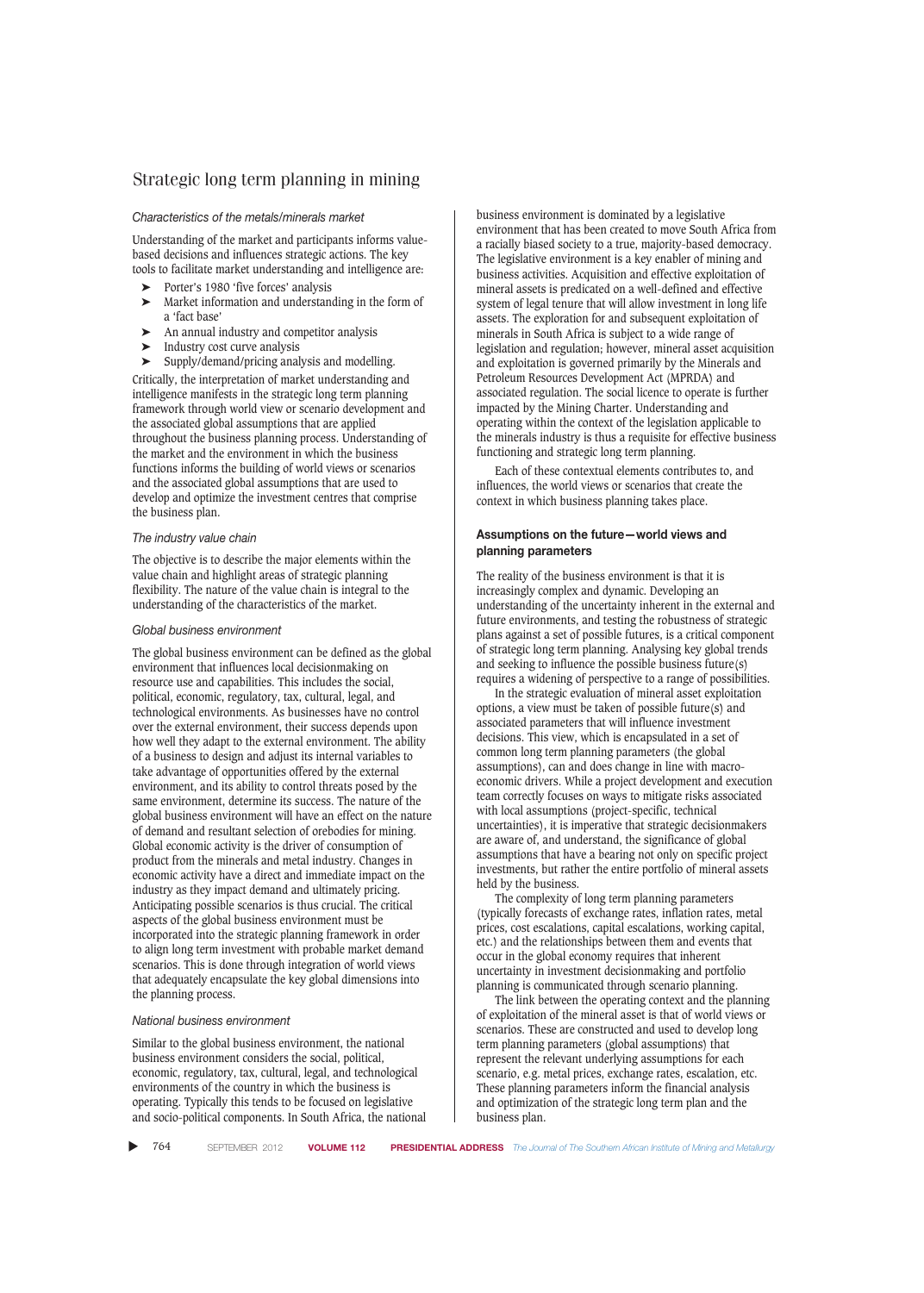Importantly, world views and the development of associated long term planning parameters do not change normal, accepted processes and techniques of business strategy definition. The application of these tools inside the strategic long term planning process provides critical input into the initial stages of information gathering (via the world views or scenario process) and in the identification of critical issues/options facing the business (via the real option analysis process when considering possible trajectories to alternative world views and associated asset extraction plans).

The key processes and tools to develop world views and the associated planning parameters are:

Scenario planning or world view development

➤ The development of the long term planning parameters.

#### *Scenario planning (world views)*

The scenarios or world views that are developed as part of the strategic long term planning process are integral to the optimization of the mineral asset portfolio; they inform the development of long term planning parameters (the global assumptions) and impact strongly on contingency planning and real options assessment. Critically, the world views or scenarios create the link between the market, the global and national business environments, and the utilization of the mineral asset portfolio.

Developing an understanding of the uncertainty inherent in the external and future environments, and testing the robustness of any strategic plans against a set of possible futures, is a critical component of long term and strategic planning. Analysing key global trends and seeking to influence the future(s) requires opening our minds to a range of possibilities and discontinuities. The complexity of strategic problems and the need to find acceptable solutions requires using methodologies that are innovative, rigorous, and participatory. The development, socialization, and adoption of common world views can be facilitated through a workshop process where scenarios are created as a way of presenting alternative future world views, and from which critical long term planning parameters can be developed.

## *Key elements of this workshop process comprise*

- Learning: developing shared understanding of the methodology and theory, and setting the context
- Scope definition: clearly defining the scope to ensure focus
- ➤ Determination of the key variables and drivers specific to the industry e.g. demographics; innovation, science and technology; geopolitical relations and the role of China; the global economy and globalization; natural resources and the environment
- ➤ Exploring key themes (e.g. metal/mineral demand, society issues such as the social licence to operate, government issues, environmental issues, technology and alternative applications, capital and operating cost escalators, competitor actions, etc.) aimed at raising key drivers, key questions, and setting the context
- ➤ Developing scenario themes and storylines
- ➤ Writing up the synthesis and scenarios
- ➤ Reviewing the outputs.

Typically, outputs are visually presented relative to two orthogonal axes representing primary drivers of change e.g. global economic activity and metal/mineral dependency, with descriptors of the world views in each quadrant. Dependent on the number of scenarios developed (typically three, maximum four), alternative business options can then be developed with identification of suitable trajectories between scenarios, dependent on changing circumstances or progression between scenarios over time.

The critical difference in this approach is rational movement towards an identified and agreed world view (previously introduced through the scenario development process), rather than an ad-hoc crisis-driven response. The organization knows what trajectory to follow as the contingency positions have been previously defined.

#### *Long term planning parameters (global assumptions)*

Cash flow estimates used in discounted cash flow analyses are fundamentally derived from estimates of revenue, operating cost, and capital cost. Extensive effort is directed at estimating costs (both operating and capital) to accuracy levels of less than 10 per cent error during the feasibility studies. Similarly production, grade, and metallurgical recoveries are estimated at comparable levels of accuracy to drive the revenue line. However, an area that is often not subject to the same rigour is the impact on plan viability of assumptions regarding metal (commodity) prices, exchange rates, inflation rates (domestic and foreign), and escalation factors (capital expenditure and operating expenditure).

On the assumption that these global parameters are usually rigorously determined for a five-year period and then maintained at long term trend estimates, the adoption of an optimistic or pessimistic long term perspective can have a significant effect on projects with 15–30 year life spans. The risk of not undertaking viable projects because of a pessimistic long term view, or conversely undertaking marginal projects because of an optimistic long term view, is mitigated through the use of scenarios or world views plus real option valuations. Estimation of these long term planning parameters in the context of anticipated business world views or scenarios is therefore critical.

A critical step in understanding the future is an understanding of the key drivers that determine future developments. These so-called driving forces or causal factors are many and are often complex in their relationships. The relationship of these key drivers can be mapped using causal loop diagrams from which a simplified view of the interrelationship of these driving forces or casual factors can be derived. In this approach the less predictable factors (unknowns/uncertainties) are used to infer the parameters, which are more predictable, which in turn influence the parameters which are utilized in the planning parameters. The logic being that once a view of the outermost parameters has been established (from a scenario), the parameters of the inner shells can be progressively inferred, creating a consistency in the parameter logic that is driven by the possible future world view.

This framework provides guidance as to which parameters ought to constitute the global assumptions, keeping in mind that the purpose of the global assumptions is to create a link between the vagaries of a possible future world and actual parameters that are quantified for investment analysis. In this context the development of alternative global assumptions to align with alternative

 $765$   $\leq$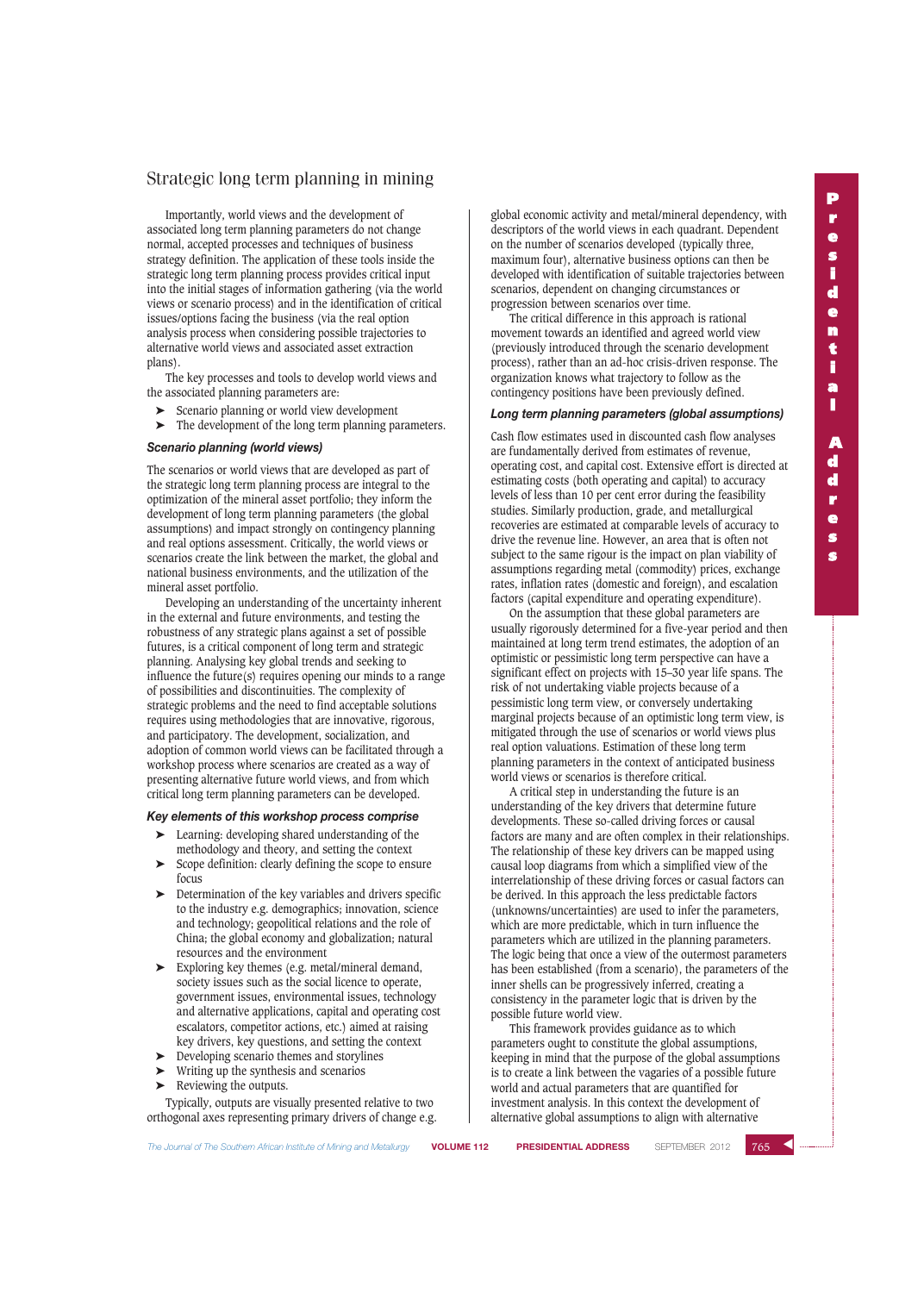future world views is not so much a forecasting exercise, but more a means of understanding the implications of uncertainty and facilitating the testing of investment decisions in the context of future uncertainties. Consistency in the logic of generation of parameters associated with alternate future world views is therefore paramount.

Derivation of the specific global assumptions associated with each scenario is normally conducted separately to the scenario development process. Various technical experts are identified (internal and external to the organization) from different disciplines (economics, marketing, finance, supply chain, capital projects, estimators, etc.) and presented with the scenarios with a request for relevant inputs. In some instances, certain parameters become inputs to other parameters. For example, the view on GDP and inflation is used as input into the expert opinion regarding cost escalation. On collation, the global assumptions are circulated within the same expert group for final comment and alignment as necessary. This approach creates better understanding of parameter interdependency and clarity on the scenario structure, while testing internal consistencies.

Within this approach the following logic applies:

- The cost escalations and demand environment will be driven by descriptors within each scenario
- ➤ The metal price forecast is triangulated using cost margins, incentive prices, and analysts' views
- ➤ There will be a trend to flat, real-money terms, long term prices when supply and demand are in balance.

The global assumptions are a set of long term planning and economic parameters that best encapsulate the external drivers of value associated with a scenario or world view to be applied in business planning. The aggregated parameters provide a descriptor of a current and future world view and transition between the two. Crucially, the global assumptions provide the link between the agreed world views or scenarios and the associated economic parameters for business planning purposes. The global assumptions create discipline and uniformity of assumptions, as they are the only economic planning parameters permitted to be applied across the organization for planning and valuation purposes. This facilitates comparison and ranking of options.

## **The planning and decision making process business planning**

The annual cyclical business planning process is executed using the planning parameters or global assumptions associated with the preferred or most likely scenario/world view. The composition of the mineral asset portfolio is reviewed relative to the most likely scenario, the current state of execution of projects, and company strategic intent. The physical characteristics of the individual mineral assets within the portfolio determine the development of a mine extraction strategy, the mining right plan, the budget and long term plan per asset and collectively for a multi-asset business. Concurrently, value is optimized through application of value-based management principles during the development of the strategic long term plan—at mineral asset level and company level for a multi-asset organization.

The business plan, which is the core output of the strategic long term planning process, is then reassessed for a possible shift to the next most likely world view. Real options arising from evolving alternative trajectories are evaluated and a contingency plan is developed, based on planning parameters associated with the alternative scenario. The business plan then forms the basis upon which the organization is structured and resourced. Supporting, aligned execution plans are developed for the necessary supporting activities in finance, human resources, projects, engineering and infrastructure, and sustainable development. All of these activities take place in an annual planning cycle.

Execution of this process, in a planning cycle, requires attention to:

- ➤ Business strategic definition
- ➤ Business value optimization (value-based management for identification and choice of business model options)
- Long term planning procedures (planning cycle, mine extraction strategies, mining right plans, long term plans)
- ➤ Capital investment prioritization, real option analysis and project value tracking
- ➤ Portfolio optimization
- ➤ Definition of the long term plan and business plan
- ➤ Definition of upside or downside responses
	- (contingency plan)
	- Execution plans for supporting capability:
	- Project portfolio execution
	- Metallurgical process capacity (smelting, refining, effluent)
	- Infrastructure (water, electricity, roads, rail, housing)
	- People (skills, motivation, organisational culture) • Community (stakeholder alignment and
	- participation).
	- These activities are not necessarily sequential, as

feedback loops occur between different activities at different points in the planning cycle. This process is schematically represented in Figure 3.

#### *Business strategy definition*

Overall company strategy, as defined and communicated by the Board, directs the execution of the business objectives and provides the framework for decision making. This is the starting point for strategic long term planning for metals and minerals entities.

- Typically, company strategic planning follows elements of:
- ➤ Information gathering and analysis (internal, external, market)
- ➤ Identification of critical issues facing the organization
- ➤ Development of a strategic vision statement that sets future direction
- ➤ Mission statement review/revision
- Development of strategic goals
- ➤ Formulation of strategies for each goal
- ➤ Preparation for operational planning based on the strategic plan.

In the strategic long term planning approach, the company strategy directs the objectives of value-based management and defines prioritization logic in the long term planning process, i.e. the overall mineral asset portfolio optimization process is directed by the company's strategic intent.

▲ 766 SEPTEMBER 2012 **VOLUME 112 PRESIDENTIAL ADDRESS** *The Journal of The Southern African Institute of Mining and Metallurgy*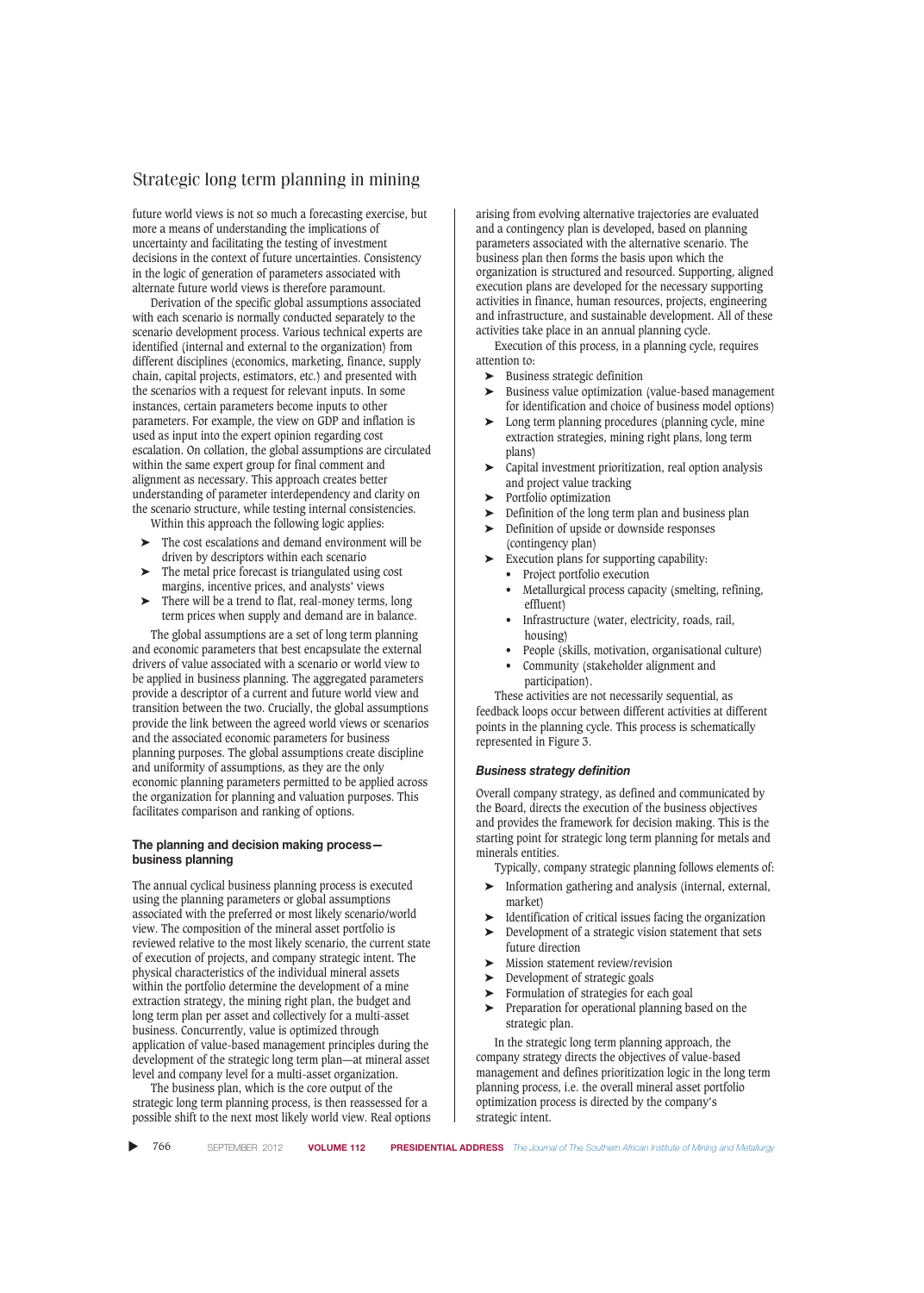

**Figure 3—Business planning – key elements and interrelationship**

Conversely, the global and local context, along with the developed world views, influence company strategy as part of the information gathering and analysis processes, in the overall strategic planning for the business. Similarly, the real option analysis of the value of possible trajectories/ exploitation choices for the business comprises inputs to the aspect of identification of critical issues facing the organization. The core outputs of the strategic long term planning process are thus also critical inputs into the overall company strategy.

## *Business value optimization (value-based management)*

The logic inherent in value-based management (VBM) is not new to business or the mining industry and has been practised in a variety of forms for several years. Value-based management as a process, within the strategic long term planning framework:

- ➤ Provides a set of metrics and a logic framework for value and prioritization discussions
- ➤ Ensures alignment of objectives, establishes a common language, standards, and processes to align decisions and actions
- ➤ Provides a common approach to setting goals, identifying issues and opportunities, making decisions, allocating resources, and taking action
- ➤ Creates a common set of tools and approaches to understand sources and drivers of value, to prioritize issues and evaluate options.

What is different, however, is the adoption of the logic and its application to the strategic long term planning framework. The key question that VBM answers in this process is: What is profitable growth, now and in a possible future world view, and which of the options should be prioritized?

#### *Long term planning process and procedures*

The overall objectives of the long term planning process are to create alignment of activities to a common company planning calendar; to ensure utilization of common logic and tools that allow comparison between operations and options; and to generate a common business plan that drives execution of the company strategy. The business planning activity creates a central process around which the business organizes planning activities to meet the needs of the Executive and the Board. It creates an annual rhythm to activities, so that all parties are aware, through the 'five Ps' of the planning process (philosophy, programme, process, product, and people) of what must be done, by whom, by when, and to what standard to meet the company's planning needs. Alignment with support activities is ensured through use of the long term plan as the base plan for resourcing, capability, and infrastructure establishment. The long term planning process ensures optimisation at mining right area level, with strategically aligned constraints, before consolidation and optimization at a mineral asset portfolio (company) level.

**s**

**P**

*The Journal of The Southern African Institute of Mining and Metallurgy* **VOLUME 112 PRESIDENTIAL ADDRESS** SEPTEMBER 2012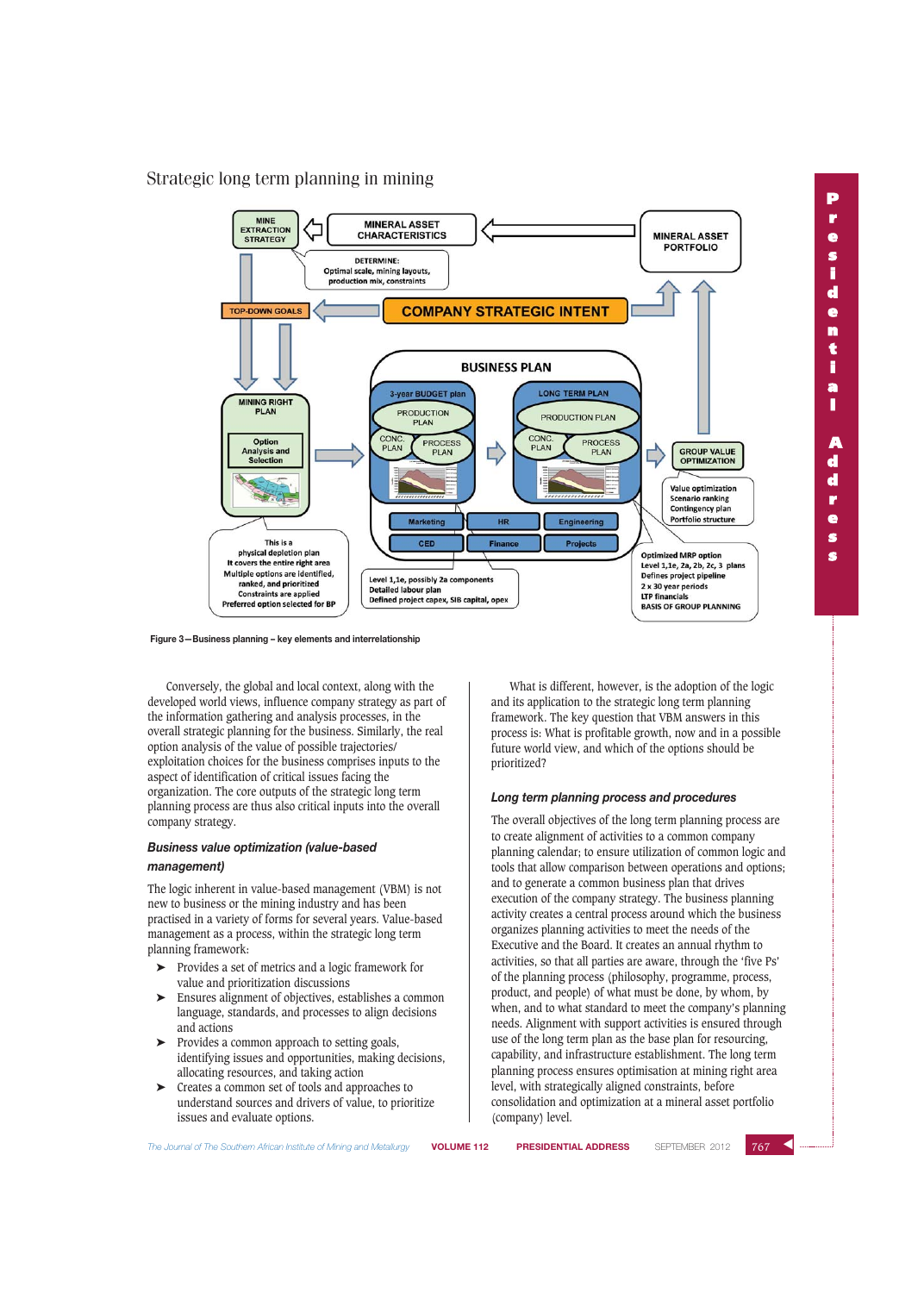Each operation should develop and articulate a mine extraction strategy (MES), from which a mining right plan (MRP) can be developed and the budget and long term plan (LTP) extracted, to form the overall business plan (BP). Each step in the process is a path along a decision tree with choices being identified, rationalized, motivated, and implemented. The long term plan then informs all other disciplines within the business as to supporting requirements to create the business plan. For example, the LTP will inform the concentrator and processing strategies to ensure alignment with overall group strategic objectives. Similarly, in the human resource area it would provide the basis for staffing, skills development, and housing requirements. The business plan covers the life of the operation or the first 60 years (two periods of 30 years to align with the MPRDA,) whichever comes first. It comprises a combination of investment centres at different levels of confidence of estimate, viz. level 1, 1e, 2a, 2b, 2c, and 3 (see below). The business plan forms the basis of the production and cost (opex and capex) forecasting for the company and is used for capital prioritization and value optimization.

The mine extraction strategy is not the plan but a clear, motivated statement of the basic rules that will guide development of the mining right plan and the subsequent long term plan upon which investment decisions will be made. The mine extraction strategy thus informs the nature of the mining right plan specifically: optimal scale, relative production from different ore sources, basic infrastructure options, and critical constraints. The MES is an unconstrained view of the ultimate potential of the mineral asset.

The mining right plan is a physical depletion plan that covers the area over which mining rights have been granted in terms of the MPRDA. As such it is not time-limited and has a life, which is a result of the optimal scale of operations as identified in the mine extraction strategy. The MRP is driven by the mine extraction strategy (scale of operations, layouts, existing asset base, production sources, constraints). It is not necessary that the MRP options all be economically viable, but rather that the full extent of the mining right area be planned in a technically defensible manner at estimates that are current for capex, opex, and the global assumptions. Several options (normally extraction sequencing) should be developed in order to identify an optimized plan (maximized NPV) plan. The planning horizon of the MRP must cover the entire mining right area—viz. it is not time-constrained but spatially constrained (the mining right). A comprehensively scheduled mining right plan (MRP) will result in a view of the mineral resource potential and the mining and concentrating capacity and cash flow required to achieve it. The MRP forms the basis of annual reporting and updating of the mine works programme as required by the Minerals and Petroleum Resources Development Act. The MRP is reviewed and updated annually as part of the long term planning process.

The LTP is a plan (and associated economic analysis) indicating the optimized extraction option selected from the MRP. Cash flow estimates from the LTP are used to forecast estimates of value for a project, a mine, and the company. The LTP is constructed from investment centre models representing logical mining units (by reef type) and project

area. It comprises a combination of investment centres at different levels of confidence of estimate, viz. level 1, 1e, 2a, 2b, 2c and 3.

The MRP and LTP leading to the business plan comprise a number of investment centre models representing planning at varying levels of estimate confidence. Logically, as study work is completed, investment centres progress from the lowest levels of confidence estimate through to execution.

Level 1 plans are effectively current operations (level 1) and approved projects in implementation/execution phase (level 1e) that have necessary project capital expenditure authorized and thus require only stay-in-business capital expenditure for the balance of planned life.

Level 2 plans are effectively proposed capital investments or projects and are divided into three sub-categories (a, b, and c), which are related to the confidence stage at which the respective proposed capital investment or project was last reviewed. These sub-categories are governed by a stage-gate review and approval process and comprise:

- ➤ Level 2a (feasibility study at ±10 per cent estimate confidence)
- ➤ Level 2b (pre-feasibility study at ±15 per cent to 20 per cent estimate confidence)
- ➤ Level 2c (conceptual study at ±25 per cent to 30 per cent estimate confidence).

Level 3 plans effectively cover the remaining extent of potentially exploitable resource within the area covered by the current mining authorization. The level 3 plans are at best scoping studies, may be based on inferred mineral resources, and generally not subjected to a rigorous stagegate review process.

Two sub-categories exist in level 3; 3a and 3b:

- $\blacktriangleright$  Level 3a (scoping study at  $> 30$  per cent estimate confidence)
- $\blacktriangleright$  Level 3b (scoping study at  $>$  30 per cent estimate confidence based on pre-resource material, 'blue sky' opportunities).

Despite the best efforts to plan and find viable means of extraction, an investment centre (project) may not form part of the business plan for two reasons: economics or insufficiency of engineering work. This gives rise to two other categories:

- ➤ Not in business plan—NIB (eng)—these are uneconomic investment centres that may have been subject to extensive study work through to prefeasibility level but are uneconomic for current long term planning parameters
- ➤ Not in business plan—NIB (nw)—these are investment centres that have not had any study work done on them to date or where exploitation is planned well in the future (>30 years).

The relationship of levels of planning to one another and to time is shown in Figure 4.

## *Contingency planning*

Contingency planning identifies a controlled trajectory toward reduced or increased output relative to that originally planned in the long term plan and the business plan. Changes in output are likely to be necessitated through radical market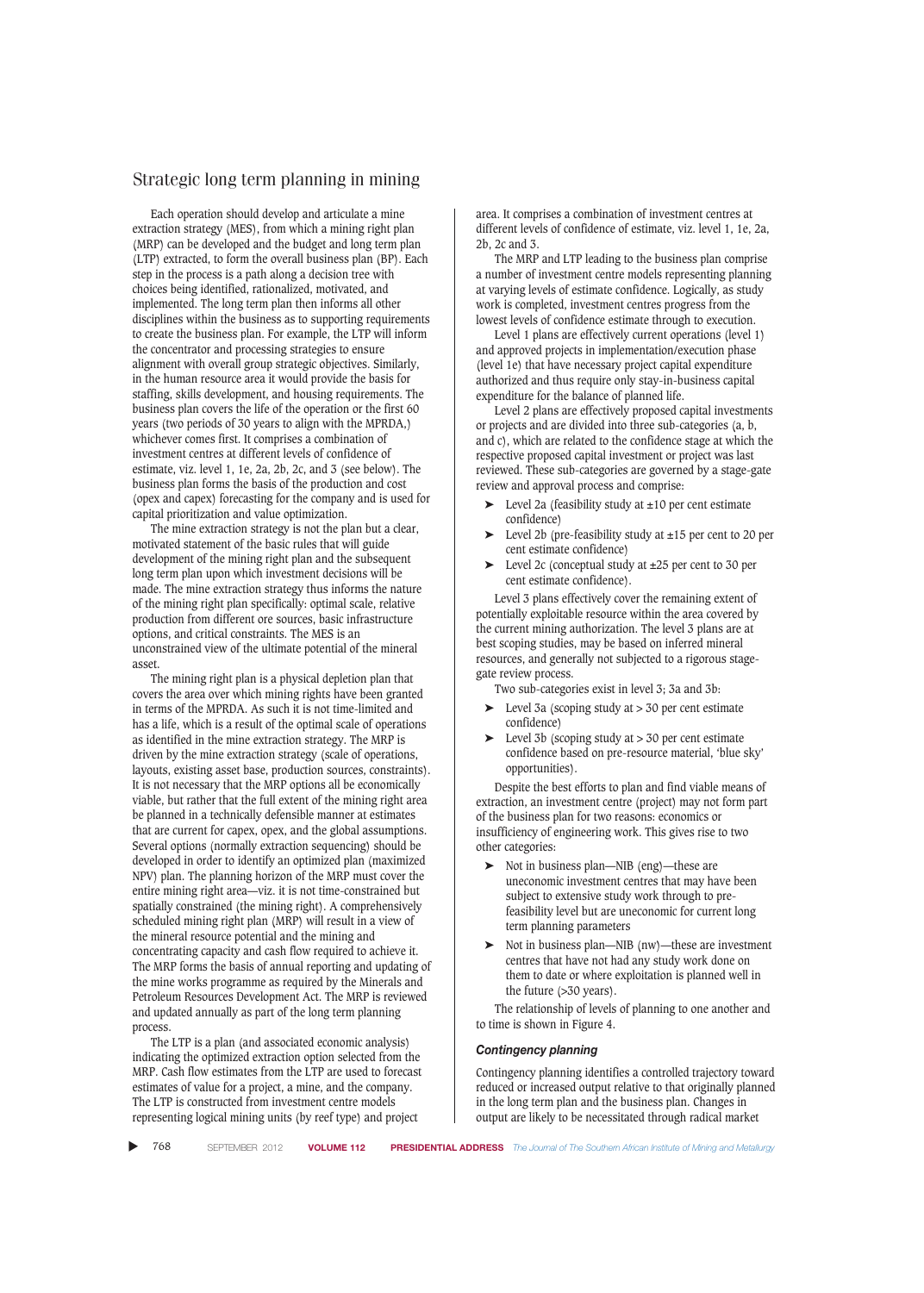

**Figure 4—Schematic relationship of long term planning level categories**

shifts, i.e. a shift to a different world view ahead of the expected timeline. Typically downside shifts are rapid and brought about by crisis, while upside shifts tend to be more gradual as markets tend to expand at a sustainable growth rate driven by capital cost and availability. Contingency planning is the preparation for an unexpected, rapid shift in industry dynamic. Despite development of world views or scenarios, the rate of change between anticipated world views is difficult to anticipate. Generation of contingency plans allows a rational, controlled shift between one operating state and the next based on earlier analysis. It is a means of reducing the scale of crisis through anticipation and prior sensitization. Contingency planning recreates the link between the business plan and the world views by creating an iterative loop based on a different set of global assumptions. This process is real option valuation and drives re-optimization of the long term plan and the mineral asset portfolio composition in the light of a possible alternative world view.

Contingency plan actions are a sequence of logical steps to move toward a lower future output profile from both current operations and future investments. These are evaluated by investment centre and downscaling options may include closure, delay, or mothballing. Three primary factors are used to drive the prioritisation of potential 'Plan B' actions:

- The market price for the product at which each investment centre becomes NPV break-even
- The working cost to revenue ratio for each investment centre as a measure of cost efficiency
- The potential mine output over the following five years.

In addition, a number of further factors are used to help identify 'Plan B' options:

- ➤ Dependencies between investment centres and any shared capital expenditure
- ➤ Strategic factors, including in South Africa potential

impacts on mining rights or ability to meet BEE requirements

- ➤ Investments required to ensure that future mine economics are sustainable
- The ability to effectively mothball (place on care and maintenance) investment centres and restart operations should market outlook improve
- The potential to reduce fixed cost and the overall impact on the financials.

The development of these priorities requires input from multiple parties including the operations, projects, processing, and planning. Annually a contingency plan is developed as part of the long term planning process.

#### *Valuation logic*

Definition of a common approach to valuation modelling of capital investment decisions within the strategic long term planning framework is crucial and provides a basis for consistent valuation modelling practice. Discounted cash flow (DCF) methodology is applied, with emphasis on net present value (NPV) and internal rate of return (IRR). Distinction is made between the capital investment decision from which consideration of historic/sunk cash flows is excluded, as it has no bearing on the future viability of the investment, and assessment of overall business performance where it is necessary to include all past cash flows. Determination of project value (NPV) is based on the philosophy of a differential value obtained from the difference between the base plan at level 1e (the agreed and financed production, cost, and capital profile associated with all investment centres at level 1e and 1 with economic tail management applied) and the base plan plus the project (with its associated combined production, cost, and capital profile plus economic tail management), i.e. mine plus project less mine without project.

Valuations are conducted with and without tax shield benefits. Excluding tax shield benefits (stand-alone

*The Journal of The Southern African Institute of Mining and Metallurgy* **VOLUME 112 PRESIDENTIAL ADDRESS** SEPTEMBER 2012

 $769$   $\triangleleft$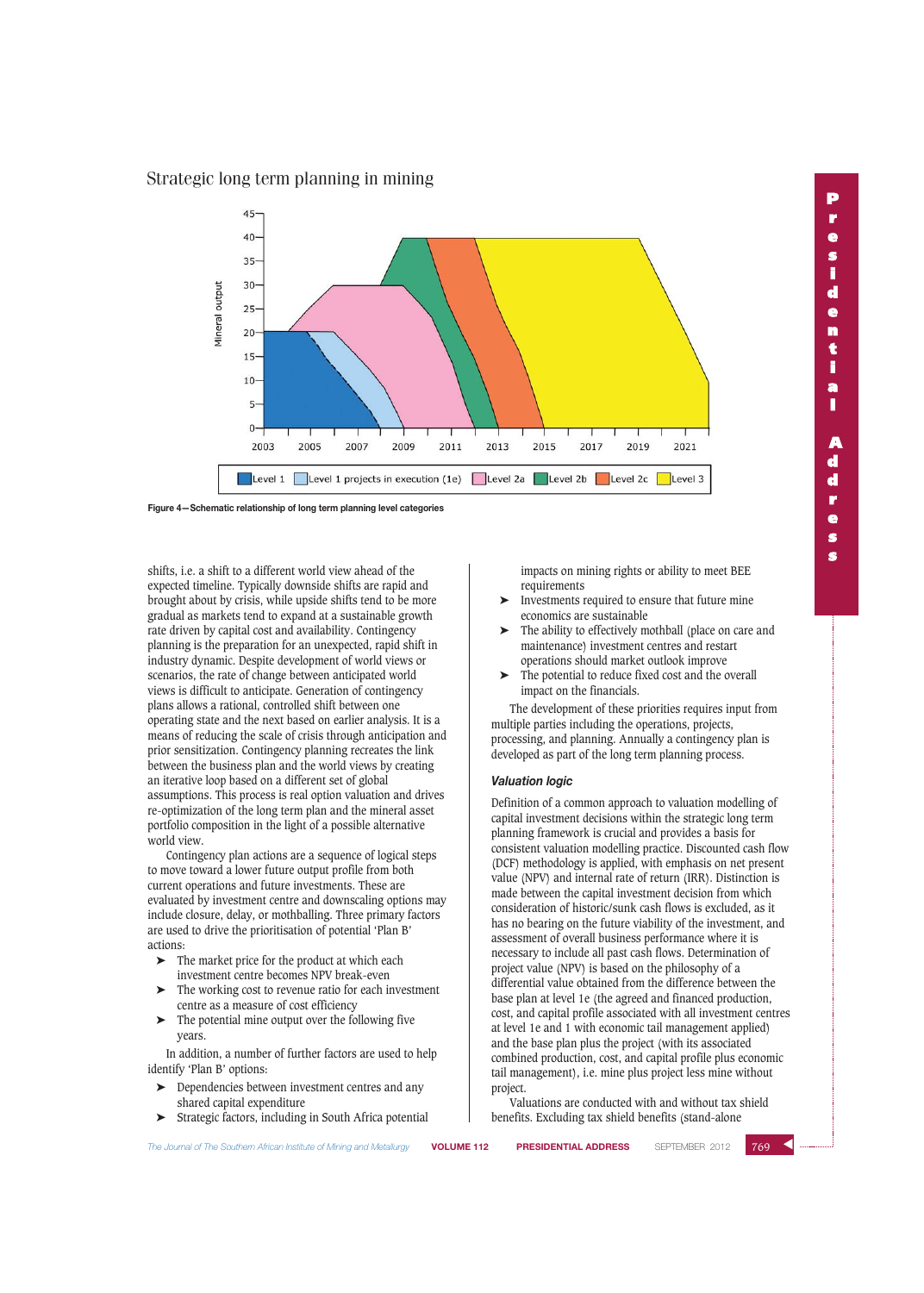assessment) allows ranking of projects, while inclusion of tax shield benefits indicates the likely return from the project once included into the overall business plan portfolio.

Inclusion of real option logic into the strategic long term planning process is achieved through:

- Defining world views/scenarios to quantify uncertainty (economic uncertainty)
- ➤ Investment centre categorization by confidence of estimate (technical uncertainty)
- ➤ Defining minimum DCF investment criteria (e.g. cost of capital and risk-adjusted discount rates) to allow inclusion in the plan
- ➤ Having a defined contingency plan that highlights the relative priority of options (maintain, expand, delay, close, dispose) available for consideration
- ➤ Cyclically evaluating all options within a mining right area (the mine extraction strategy) with the intention that the best option, the option that meets a strategic intent (the business plan constraints) be selected
- $\triangleright$  Continuous transparency within the mining right plan portfolio of investment centres.

Despite categorizing projects that form the mine extraction strategy and mining right plan on the basis of engineering confidence of estimate (levels 2a, 2b, 2c and 3), it is still necessary to prioritize projects on the basis of valueadd to the overall business plan. The primary measure of value, in the overall strategic long term planning process, is that of net present value (NPV) coupled with internal rate of return (IRR) relative to an agreed minimum rate of return (an investment hurdle rate, either weighted average cost of capital or a risk-adjusted discount rate). This is done on an incremental basis for each project. However, given that the business plan is a combination of a short term budget period plus a long term plan, it is necessary to bring into consideration the effect of short term cash flow. The long term objective of the organization is to maximize value, but this has to be tempered with the need for balance sheet management and near term cash flows.

## *Project value tracking*

The ability to develop a continuous feedback loop of business investment performance relative to original investment criteria (technical, capital, and otherwise) is essential if investment decisionmaking and value maximization is to be continuously improved. Value tracking of capital investment decisions is thus critical for mineral asset value optimization and capital prioritization in large multi-investment organizations. The use of common investment centre models, as developed and applied in the overall short- and long-term planning process, allows integration into existing reporting and governance cycles, and ensures alignment with the overall business planning process.

Project value tracking (PVT) analysis takes the form of a waterfall chart, which illustrates the relative importance of various external (environmental variables) and internal (management levers) factors that have caused the NPV to change since the original view baseline model. Figure 5 indicates a typical PVT analysis for a South African platinum producer.



Factors progress from least controllable to those under most control of the project team

**Figure 5—Project value tracking – example waterfall chart for a South African PGM producer**

▲ 770 SEPTEMBER 2012 **VOLUME 112 PRESIDENTIAL ADDRESS** *The Journal of The Southern African Institute of Mining and Metallurgy*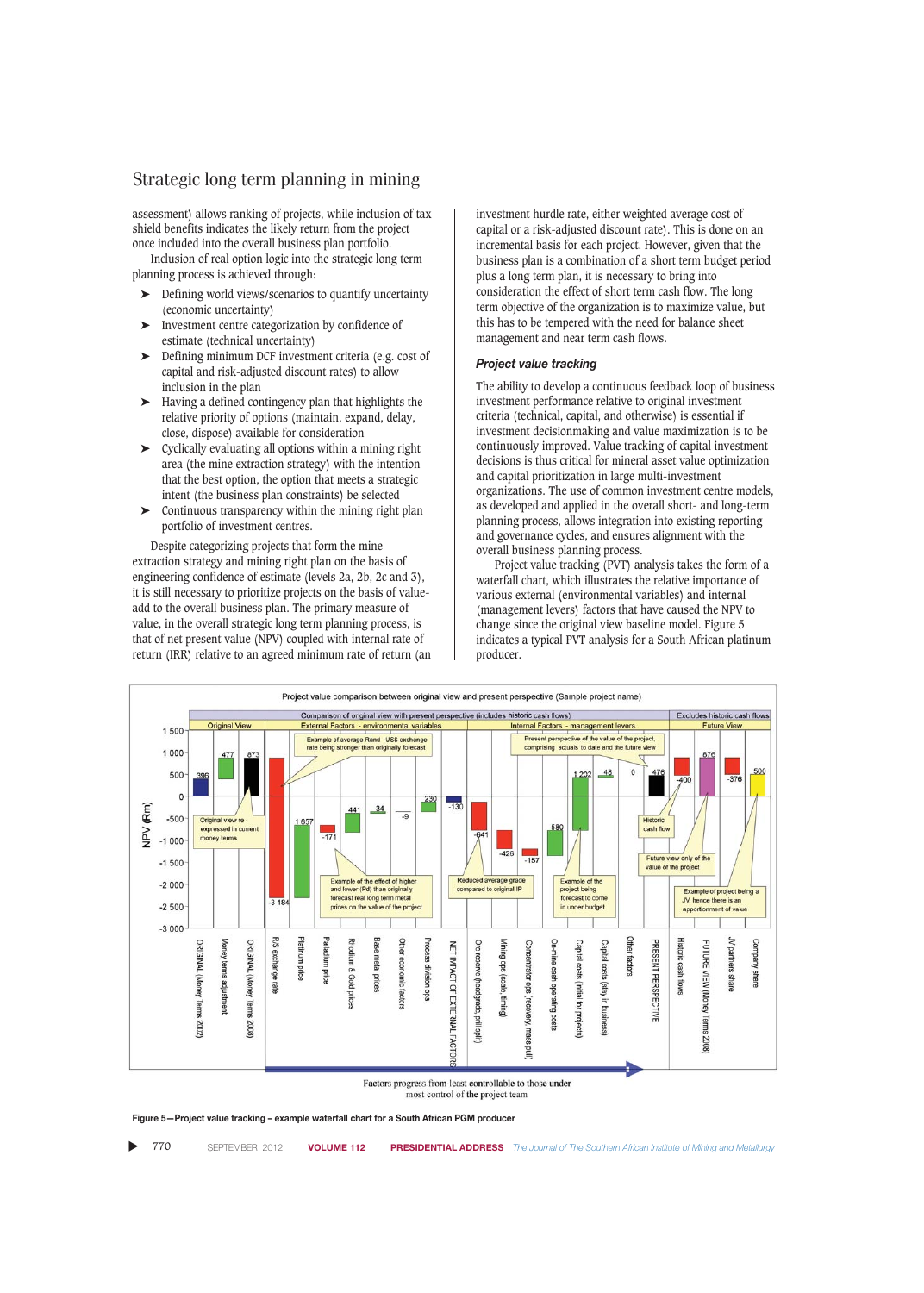#### *Enterprise/portfolio value optimization*

Business strategy defines the context in which the mineral assets are to be exploited. Strategic objectives relating to market capacity (the ability to absorb output, ultimately leading to market share), operating cost curve positioning, and targeted return on investment (leading to capital availability), coupled with the nature of the mineral assets in the portfolio, shape the potential overall exploitation trajectory. For a multi-mineral asset holding organization, i.e. one with multiple possible sources of metal production, it is highly unlikely that the business strategy will allow unbridled expansion. Typically this constraint manifests as capital availability (based on sustainable growth and necessary return on capital) and the inability of the market to absorb increased production volumes without significant reductions in metal prices. Within this context the business plan portfolio, thus comprises those investment centres which meet a value maximization objective within the strategic constraints.

Typically the business plan would thus comprise a collation of investment centres that:

- Generate a production profile that provides metal to market at a rate that matches the most likely macroeconomic world view (scenario)
- ➤ Give an acceptable return on investment (meet a prescribed hurdle rate) for a defined balance sheet structure (debt levels)
- ➤ Ensure security of mineral right tenure through progressive utilization of mining rights ('use it or lose it').

Within this framework individual projects (expansion or replacement) will compete for funding based on criteria of:

- ➤ Return on investment
- ➤ Timing of metal to market
- ➤ Future operating cost positioning relative to the competitors
- Sequencing or ability to unlock future higher value options.

Critical to this overall approach is understanding where the greatest opportunity and flexibility exists, within the value chain, to optimize overall business value. Optimization techniques can be used to enhance the value of the business by maximizing value associated with the flow of metal through the different elements of the value chain. The key challenge is to simultaneously optimize elements of the value chain rather than to optimize component parts in isolation from the remainder of the elements. Enterprise optimization is therefore based on building an integrated geological, mining, processing and market model which allows optimization of variables along the value chain. This allows development of strategic long term plans that are optimized on a value chain basis using mineral asset portfolios coupled with existing and planned infrastructure (mining, process and transportation). Enterprise optimization is thus the process whereby all the elements of the value chain are examined and optimized simultaneously, to allow decisions on:

- ➤ Mining schedules—where and at what rate to mine (pit and/or underground)
- ➤ Cut-off grade and blending—what to discard, stockpile or process
- ➤ Processing path and/or plant operating strategy
- ➤ Processing capacity requirements
- ➤ Logistics configuration
- ➤ Capital sizing of all steps in the value chain
- ➤ Product specification, mix, and timing.

The result is a long term plan with significantly improved cash flow profile, reducing risk and creating value options that can be varied according to the anticipated scenario/world view. Additional opportunities thus exist to model potential future scenarios and identify how to capitalize on potential opportunities and/or mitigate threats. Development of inhouse enterprise or group value optimization tools/expertise, or the contracting out of this work to external entities, is an integral part of value-based management.

### *Execution plans for supporting capability*

The ability of a mining company to effectively execute an integrated business plan is dependent on alignment of activities of all participants in the company value chain (mining, process, projects and engineering infrastructure, human resources, marketing, corporate affairs, and finance). One of the key objectives of the strategic long term planning framework is to create alignment of activities across functional groupings and along the company value chain. This is facilitated by the integrated process and dependencies created between the business plan and resourcing of the various support functions.

The business execution activities of an integrated minerals and metals company can be broadly sub-divided along the value chain into two groupings—operating and support. The operating activities are mining and process, underpinned by project and engineering execution. These core operating activities are in turn provided support services by the functions of human resources, operational engineering, marketing, finance, and corporate affairs. This is schematically represented in Figure 6.

Core optimization of production in response to anticipated market and stakeholder demand occurs, for a multi-mining right entity, within the mining activity. The related operating activities of process and projects are structured and optimized to match the anticipated strategic long term plan (SLTP) production profile. Process capacity is designed and implemented in anticipation of the aligned mining production profile developed in the SLTP. Projects necessary to the SLTP are then optimized, engineered, and executed according to the SLTP timing requirements. Similarly, the support functions of human resources, finance, engineering, marketing, and corporate affairs create capacity and capability to allow effective execution of the SLTP. **Process:** Alignment of the process value chain activity is primarily capacity-driven. Consideration is given to installed capacity for each of the key process elements such as concentrators, smelters, and refineries. Based on this type of data, opportunities for scale and timing optimization are

 $771$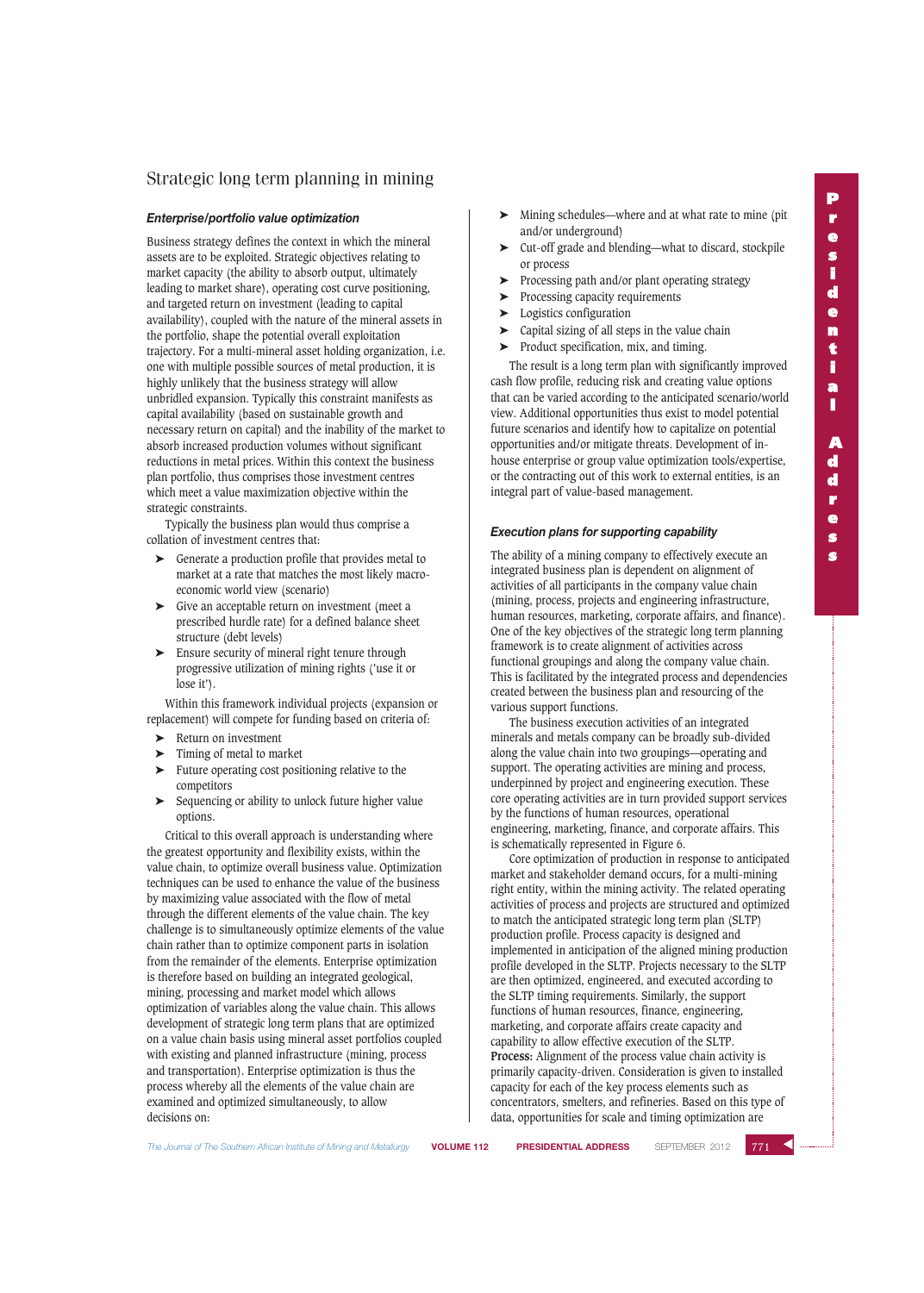

**Figure 6—Alignment of operating and support activities to the value chain**

explored to ensure timing and capital efficiency. Capacity decisions defined during this process then influence parameters applied in the global assumptions where relevant. Decisions on installed capacity associated with the final business plan then influence staffing structures, operating cost, and capital (project and SIB) requirements.

**Projects:** The project portfolio for the company is defined by the project content of the business plan. Each mineral asset has, by virtue of its long term plan, a sequence of projects that require execution, on a timeline, to deliver on the plan. The aggregated project requirements across the company provide the projects portfolio. Necessary capacity, capability, and infrastructure can then be created to execute the project portfolio as per the business plan timelines. Opportunities may exist to smooth capacity requirements through outsourcing, depending on the overall business model applied. Staffing and operating cost is determined by the capacity required to execute the project portfolio, while overall project capital is defined by the project portfolio in the business plan.

**Engineering and infrastructure:** Engineering activities are focused primarily on maintenance of the existing asset base (the routine engineering activities required to maintain the engineering infrastructure) and the establishment of the necessary infrastructure to match SLTP requirements. To allow execution of the SLTP, critical infrastructure in the areas of electricity supply and distribution, water supply and distribution, and transportation systems is necessary. This infrastructure has long lead times and requires engagement with governmental structures and communities for approval and execution.

Electricity supply requirements are estimated from the business plan profiles based on project requirements plus anticipated process power draws. An interactive long term consumption estimation model should be constructed to forecast average power and peak power requirements based on production profiles. An integrated power supply and distribution strategy can then be developed that integrates anticipated utility power supply profiles with anticipated energy savings, self-generation requirements, and any shortfalls to be supplied from independent power producers.

Water is fundamental to the business of mining. Development of a SLTP-aligned strategy for the use and discharge of water that caters for various medium- and longterm scenarios/world views is therefore critical. A water strategy plan that considers existing supply, potential storage facilities, and inter-basin water movement should be developed. This plan should indicate anticipated shortfalls/excesses in supply at various stages in the business plan and contingency plans for alternate supplies, e.g. use of municipal grey water. Maintaining a close relationship with Government in the development of the medium- to long-term water strategies to avoid competition for water resources is crucial. The overall water strategy should be fully integrated with provincial and municipal development plans. Key principles are to:

- ➤ Manage water consumption to as low a level as possible
- ➤ Guarantee water availability
- ➤ Limit negative impacts on water sources
- ➤ Ensure that mining-related consumption does not adversely impact the availability of water to other users.

▲ 772 SEPTEMBER 2012 **VOLUME 112 PRESIDENTIAL ADDRESS** *The Journal of The Southern African Institute of Mining and Metallurgy*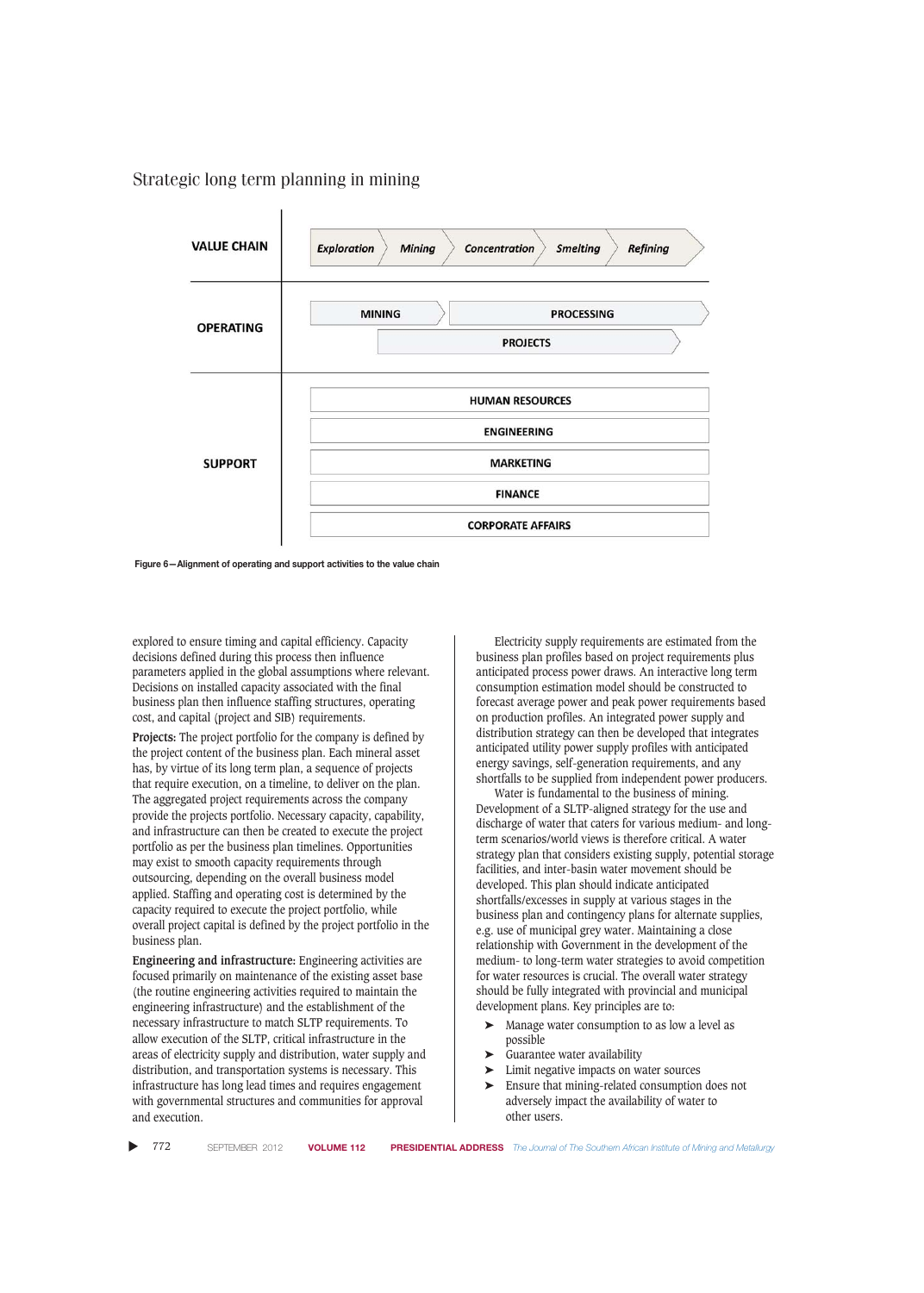The concept of the true value of water that takes into account the other costs of using water, such as social and ecosystem implications, is central to this approach.

Similarly, an integrated transportation infrastructure plan that aligns with the SLTP is necessary. Maintaining a close relationship with Government in the development and integration of the medium- to long-term transportation strategies is crucial, as substantial portions of transport infrastructure can be dual-use and are often in public space. Typically the transportation plan would encompass elements of:

- ➤ Ore transportation from mines to concentrator facilities (road/rail)
- ➤ Concentrate movement between concentrators and centralized smelter facilities (road/rail/pipeline)
- ➤ People movement to and from operations usually road
- ➤ Precious metal transportation.

Similar principles to those applied to water are utilized for transportation to minimize negative public impact.

**Human resources:** Outside of basic human resource strategy encompassing employee relations, industrial relations, HR skills and competencies, culture, and values, the core consideration that is driven by the business plan is that of alignment of capacity and capability. Specific attention should be given to:

- ➤ Overall staffing levels and required skills by activity by operation
- ➤ Longer-term skills development
- ➤ Housing requirements
- ➤ Training requirements
- ➤ Transformation
- ➤ Incentive schemes.

These aligned requirements then define the necessary operating cost structures and capital requirements to effectively execute the business plan.

**Corporate affairs:** Corporate affairs manifests largely in the realm of sustainable development. In South Africa, the Mineral and Petroleum Resources Development Act (MPRDA) requires all mining operations to have social and labour plans and environmental management programmes in place, and to comply with, and publicly report on, progress towards meeting the requirements of the Mining Charter. The strategic long term plan provides the basis on which social and labour plans and environmental management programmes are structured to ensure alignment with overall business objectives.

**Marketing:** The interaction between the SLTP and marketing comprises two phases; the supply/demand dynamic and forecast market excesses/shortfalls that provide the initial input into the business strategic intent, and the alignment of sales contracts, by metal, based on the business plan that arises from the SLTP.

An annual industry and competitor analysis is necessary to fully understand the market dynamic and likely

supply/demand/pricing scenarios. These inputs are integral to the value-based management approach and definition of metal pricing in the world view or scenario development that defines the global assumptions.

Many minerals and metals products are sold primarily through contractual agreements with the primary consumers. The structure of these contracts (volume, price, delivery, form) is influenced by the forecast availability of metal arising from the business plan as developed through the SLTP.

Finance: Outside of the routine management accounting and corporate finance functions, finance activities are focused fundamentally on cash flow and balance sheet management for the SLTP. Mining projects are invariably long lead time, high capital requirement entities requiring cash flow management over extended periods. The ability to generate pro forma annual financial statements from the economic models of the business plan arising from the SLTP, over a range of time periods for a range of scenarios, facilitates cash flow, and balance sheet management.

The ability of a mining company to effectively execute an integrated business plan is dependent on alignment of activities of all participants in the company value chain. One of the key objectives of the strategic long term planning framework is to create alignment of activities across functional groupings and along the company value chain.

The long term plan thus provides the basis for resource planning of all support capabilities (process, engineering, projects, infrastructure, human resources, finance, marketing, and corporate affairs). Supporting capability plans are aligned with the business plan requirements and resourced to ensure timely delivery of capacity and capability as necessary.

## **Conclusion**

Strategic long term planning of mineral resource extraction is an approach that acknowledges the nature of the depleting mineral asset base, the importance of a defined but flexible project pipeline, variability in market conditions and the requirements of the operating legislative environment. It is a logic construct that translates into a defined outcome—the business plan, through a series of repeated actions, using a standardized set of tools and techniques. It creates discipline and structure to allow shared understanding of the opportunities and challenges facing a mining and metals company. The framework provides the basis for effective management of large, diverse, complex, mineral asset portfolios while creating shared understanding and a common language.

There are no complex equations or processes but a coherent, logical process that integrates various elements, using tools and techniques that are known, or intuitively understood, by most participants—scenarios, discounted cash flow analysis, value-based management, project value tracking logic, ranking and prioritization, option identification, and analysis to create order and logic.

 $773$